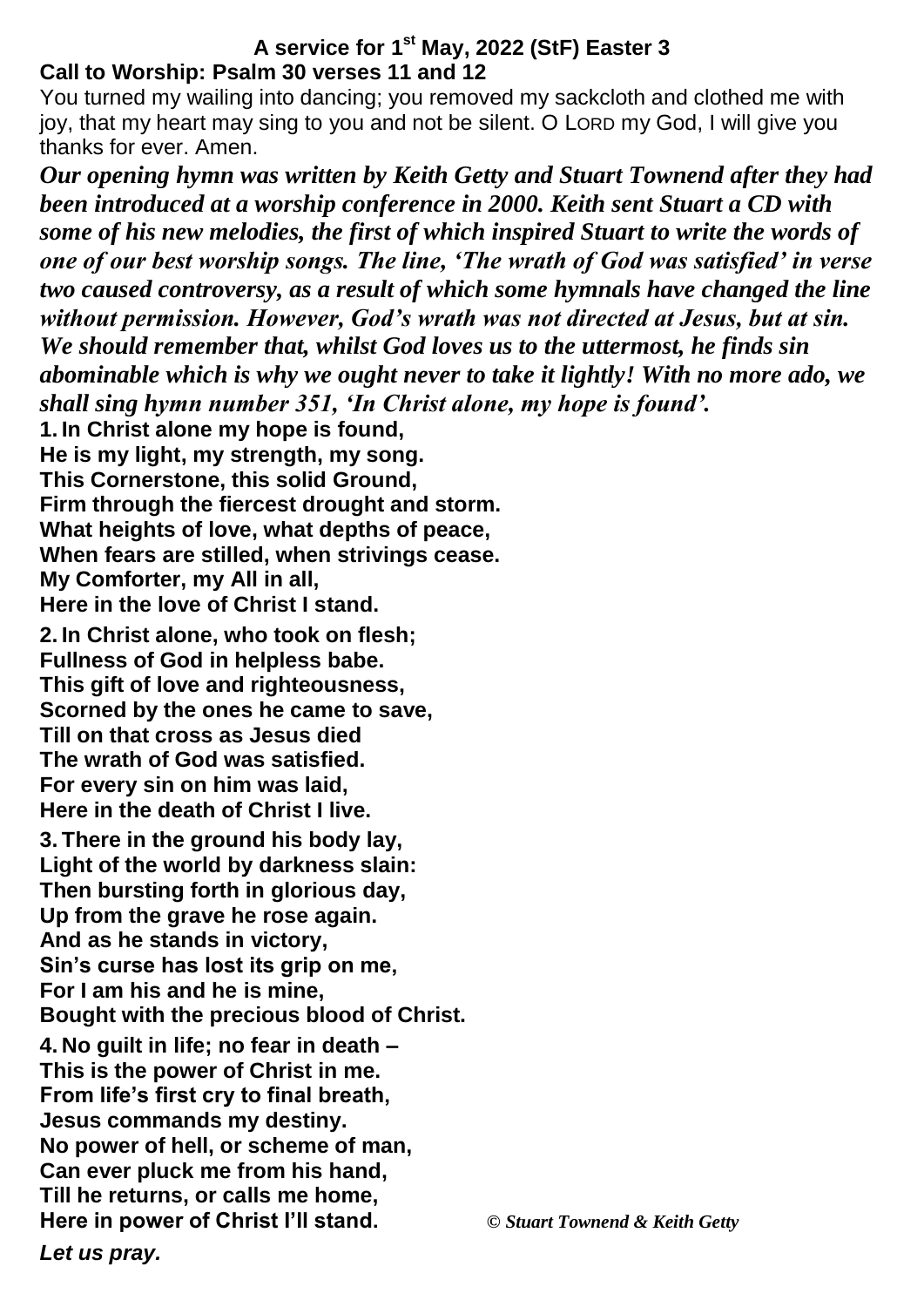Glorious heavenly Father, we have come here to celebrate the victory of our Saviour Jesus Christ over sin and death for the sake of all peoples. Lord of creation, whose Word created our universe and whose compassion sustains life, for love of sinful human beings like us you came to our world as Jesus Christ, who shared our lives and experiences, bringing Good News in words and deeds. Our risen Lord offers us everlasting life through his grace, not by anything we deserve or can do to earn it, so like Christians everywhere, we joyfully proclaim, 'Christ is risen! Alleluia!'

Loving heavenly Father, we ask you to accept our wholehearted thanks for this beautiful, world over which you have given us stewardship. Thank you for all the good things that we enjoy, but most of all we thank you for redeeming us at such a terrible cost, the death of our Saviour. Take away our anxieties and distractions, so we may offer you our worship in spirit, love and truth in the name of our risen Lord Jesus, Amen. *Let us set ourselves right with our Lord by confessing and seeking forgiveness of our sins. When I say, 'Lord, in your mercy,' please respond with 'Hear our prayer'.*

Hear us, merciful God, as we confess our sins and failure to live as you want us to. We acknowledge that we do not always love and serve you wholeheartedly. Indeed, we sometime disregard your call to serve others in Jesus' name and we bring to mind occasions when we have failed to love our neighbours as we love ourselves, by acting and speaking in a way that hurts them and shames us.

Lord, in your mercy …………………………. **Hear our prayer.** We know that, whilst you love sinners like us, sin itself angers and grieves you, so we ask you to help us turn away from wrongdoing and back to the path you call us to walk. Bring us into the light of your love as we seek your forgiveness for the sins we have committed and the good we have neglected to do.

Lord, in your mercy.………………… **Hear our prayer.**

Gracious heavenly Father, we believe you hear and answer our prayers, and that in your loving-kindness you have not only pardoned us but call us to follow Christ Jesus as his disciples, freed from the burden of guilt. May the power of the Holy Spirit guide and perfect our service, so our lives provide evidence of our faith and may we be a beacon to draw others to know and love our risen Saviour. Amen.

### *We shall say the Lord's Prayer*

**Our Father, who art in heaven, hallowed be thy name; thy kingdom come; thy will be done; on earth as it is in heaven. Give us this day our daily bread. And forgive us our trespasses as we forgive those who trespass against us. And lead us not into temptation, but deliver us from evil. For thine is the kingdom, the power and the glory, for ever and ever. Amen.**

*Philipp Bliss was born in Pennsylvania in 1838. He came from a family of devoted Methodists and was one himself until he settled in Chicago and became a member of a newly-formed Congregational church. Philipp possessed a fine baritone voice and, shortly after he had met Messrs. Moody and Sankey, he was invited to share in the solos at revivalist meetings, presumably giving Ira Sankey a little rest! By the time he was thirty-two, Philipp Bliss was much sought after as a soloist.*

*Whilst he was still a young man, Philipp sent a manuscript to a Chicago publisher, George F. Root. He attached a note bearing this message: 'If my song is worth publishing, I would appreciate having a flute in exchange for it.' Mr. Root was so impressed that not only did he send Philipp the best flute he could buy*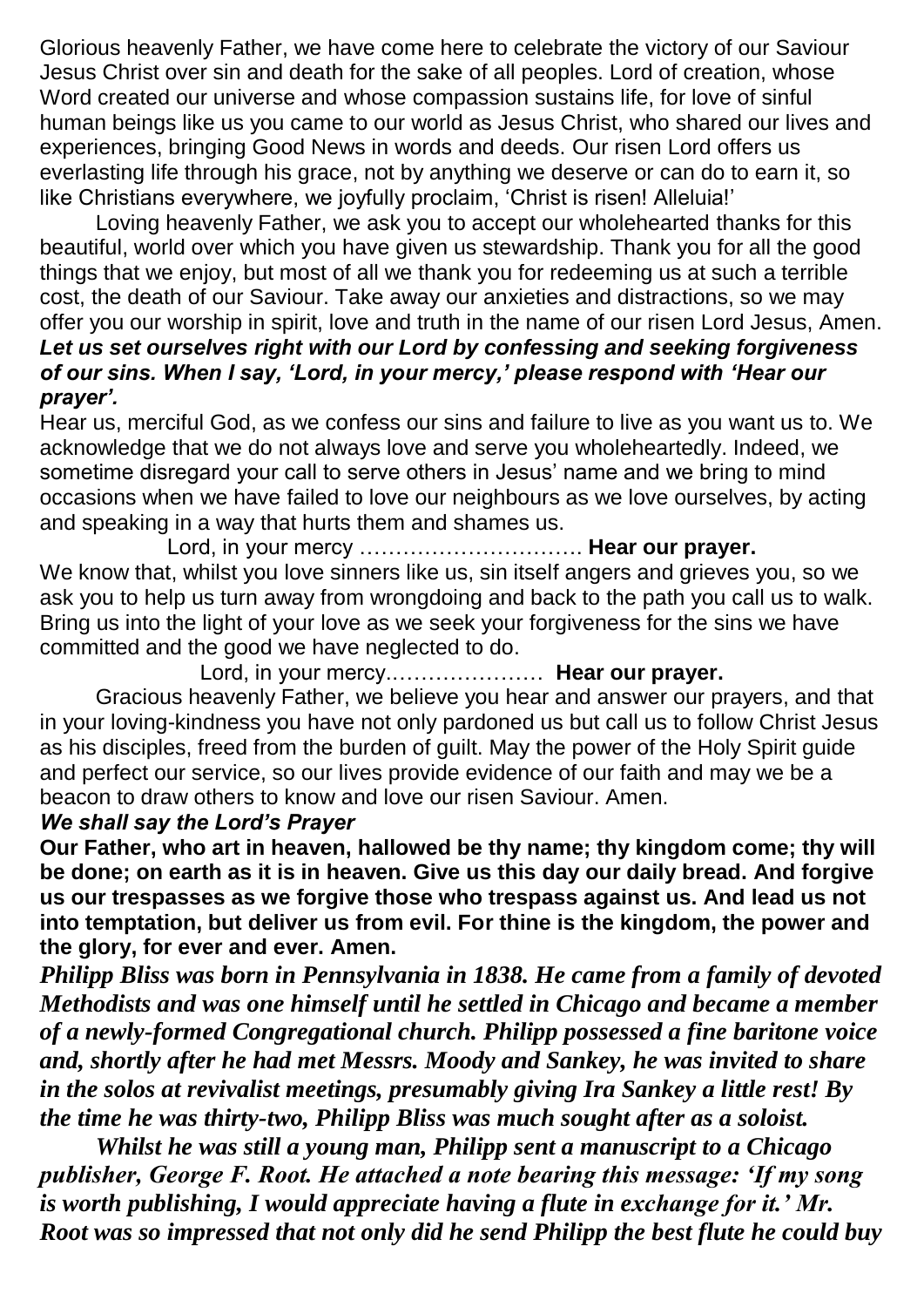*in Chicago, he also gave him a job at his firm, Root & Cady! During the next few years, Philipp edited a number of gospel song books, one of which earned him \$300000. Typically, he gave the sum to charity. We shall sing hymn number 361,* 

*'Man of Sorrows! What a name'.* **1. Man of Sorrows! What a name For the Son of God, who came Ruined sinners to reclaim! Alleluia! What a Saviour!**

**2. Bearing shame and scoffing rude, In my place condemned he stood; Sealed my pardon with his blood: Alleluia! What a Saviour!**

**3. Guilty, vile, and helpless we; Spotless Lamb of God was he: Full atonement – can it be? Alleluia! What a Saviour!**

**4. Lifted up was he to die; 'It is finished!' was his cry; Now in heaven exalted high: Alleluia! What a Saviour!**

**5. When he comes, our glorious King, All his ransomed home to bring, Then anew this song we'll sing, Alleluia! What a Saviour!** *© P.P. Bliss {1838 – 1876}*

### *We come now to our prayers of intercession. As the horrors of the fighting in Ukraine continue, we begin with a prayer for that country. Let us pray.*

Lord of all nations, we believe Jesus Christ died for all people at Calvary to fulfil the new eternal covenant and to draw us close as your earthly children. However, our failure to live in peace with our neighbours is heart-breaking, especially as we witness the suffering of Ukraine as the country faces intensive attacks by Russia.

We pray that a peace treaty can soon be negotiated to end the conflict, that, if it is your will, the Kremlin's plans are frustrated and those who have committed war-crimes will face justice. We ask that Ukraine will be able to remain a free democracy after hostilities have ceased and that other nations will continue to provide practical support and hospitality not only during the conflict, but after the war has ended, for as long as help is needed.

In your mercy Lord, reach out to the Ukrainian people. Grant President Zelenskyy and his advisors the wisdom, courage and judgment needed to lead the people throughout and beyond the conflict. We pray for the armed forces and militia that they will remain courageous and undaunted and that they will be given the means to resist Russia's might. Loving God, our hearts bleed for Ukrainian civilians, mainly women children, the elderly and disabled, who have to shelter from bombardment in appalling conditions and privation: gather them in your care as a hen gathers her chicks beneath her wings. Grant them steadfast courage and look on them with compassion.

 Remember, too, Ukrainian refugees, who are fleeing to friendly countries. May they be made welcome and receive all the support they need. Above all, Lord, when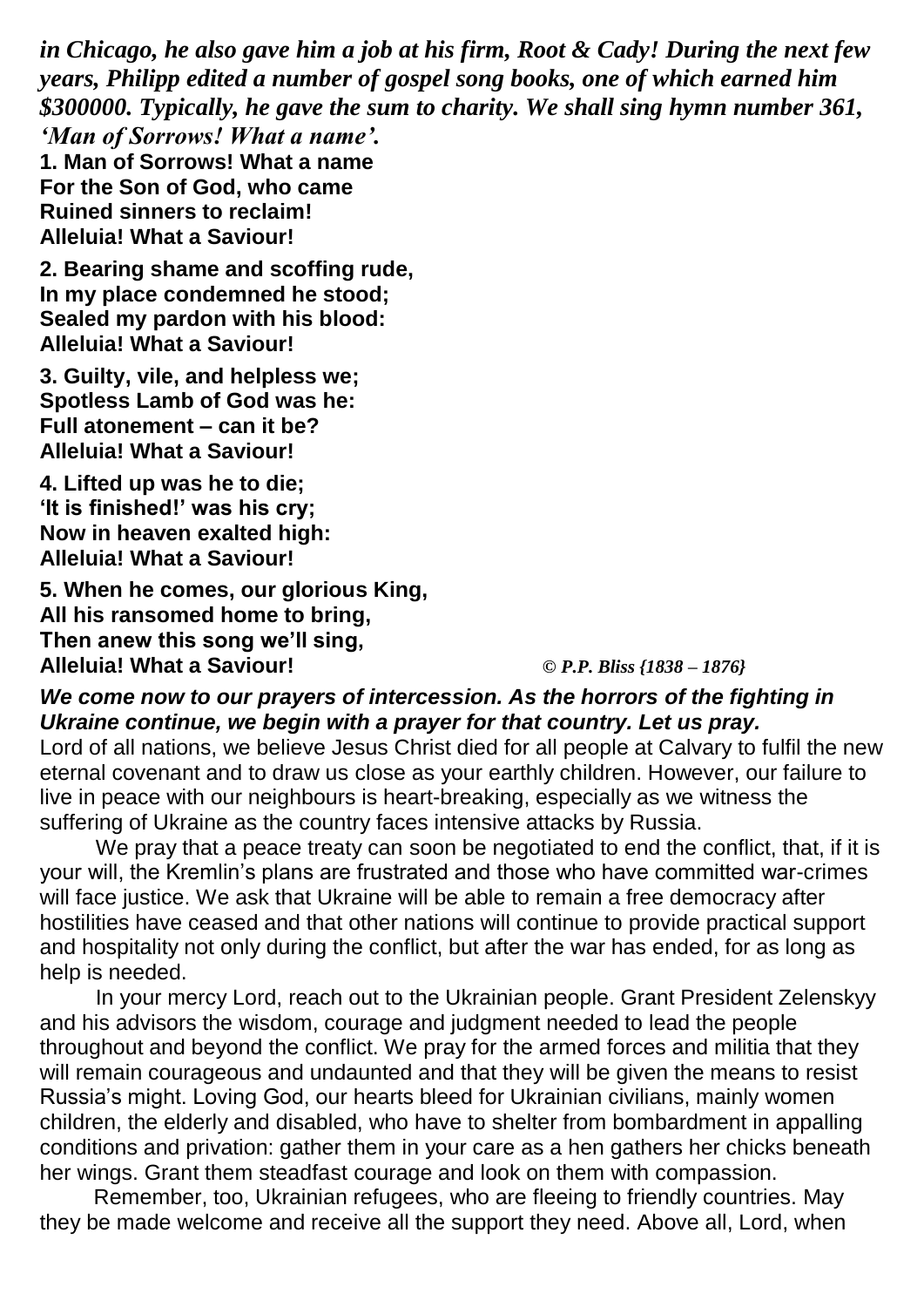peace is restored to Ukraine, may it receive help to rebuild what war has destroyed, in the name of our risen Lord. Amen.

# *We continue with prayers about our concerns for the world.*

Loving God, Jesus' passion, death and resurrection remind us that you care for us with love that knows neither boundaries nor which imposes conditions. Teach us to share your love with our neighbours, nearby and far away. Grant us faith, wisdom, compassion and steadfastness to serve you as you desire. Do not let us not close our eyes and hearts to injustice, prejudice or neglect, but instead bid us strive courageously for the wellbeing of everyone we meet.

Lord of all nations, we pray for peace across the world and not just peace in Ukraine. Inspire national leaders to resolve disputes by negotiation and compromise, rather than resorting to military action. Indeed, may they learn to rule with justice and mercy, for only then can true peace be established and prevail. In your mercy, Lord, hear our prayer for all victims of warfare, terrorism, persecution and prejudice. Grant all of them the help, resources and encouragement they need to be healed in body, mind and spirit and to face the future with hope.

May the situation in Ukraine not divert the attention of governments and relief agencies from providing much-needed aid to famine-stricken countries like Afghanistan, Ethiopia, Sudan and Yemen, so millions can be saved from starvation.

Lord of healing, we pray for who are sick, infirm, troubled or lonely and particularly all who live with a dementia, their families and carers. We especially remember those whose conditions have deteriorated during the past two years because of the restriction to treatment during the pandemic. May they receive the help and support they need to be returned to health and reach out to them in mercy, offering comfort, renewed strength, hope, healing and peace in their time of need.

We remember, too, all who have lost loved-ones during the past two years, not only because of COVID19, but for other reasons, too, for they will have been unable either to mark their passing or to mourn because of restrictions at funerals. We pray for neighbours who are suffering from the physical, mental, social and economic effects of the pandemic, not least of all, for children whose education and general wellbeing have been seriously harmed during the pandemic. In a time of silence, we bring to mind people around us who are in special need of your care and, as we name them before you, we are confident you will know their needs and will reach out to them in lovingkindness: …………………………………………………………

Lord, wherever possible, help us to offer them practical support and friendship and we ask you to embrace everybody for whom we pray with the warmth of your love which offers them healing, courage, comfort and lasting peace.

Holy God, we pray not only for our church and other churches in our district, but the World Church. Unite us in spirit, love and truth as we emerge from the dark shadow of coronavirus. Help us learn new, effective ways of meeting the needs of our communities, ways that reflect the goodness and grace of Jesus, our risen Lord.

Abba, Father God, may the news that neither sin nor death has the final word inspire us in our discipleship. Keep our hearts warm and teach us to reveal the light of your love in all we do and say, in the name of Christ Jesus to whom be honour, praise, glory and power now and forevermore. Amen.

### **Our Gospel reading is John chapter 21 verses 1 to 19**

After this, Jesus appeared once more to his disciples at Lake Tiberias. This is how it happened. Simon Peter, Thomas (called the Twin), Nathanael (the one from Cana in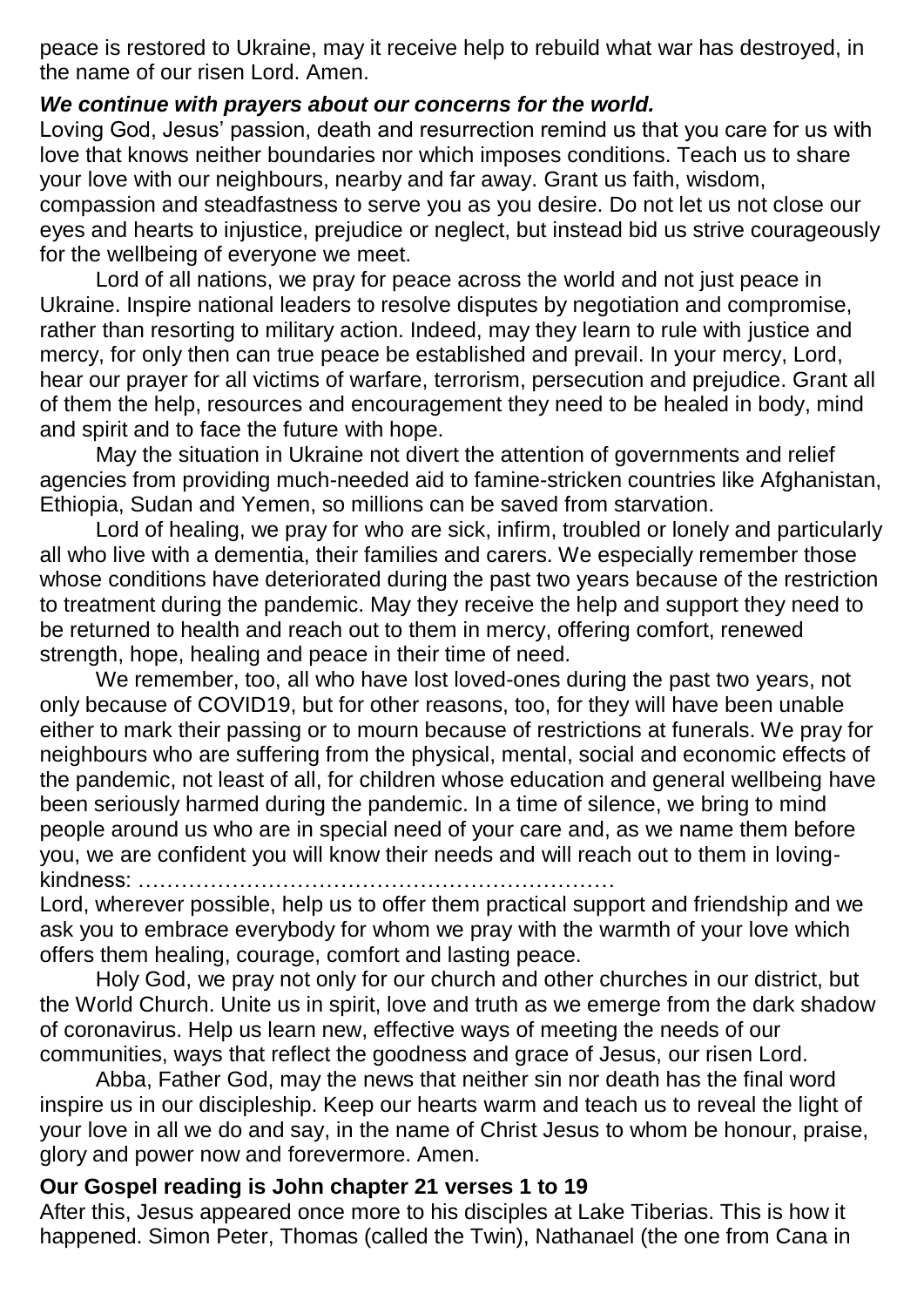Galilee), the sons of Zebedee, and two other disciples of Jesus were all together. Simon Peter said to the others,

"I am going fishing."

"We will come with you," they told him. So they went out in a boat, but all that night they did not catch a thing. As the sun was rising, Jesus stood at the water's edge, but the disciples did not know that it was Jesus. Then he asked them,

"Young men, haven't you caught anything?"

"Not a thing," they answered.

He said to them,

"Throw your net out on the right side of the boat, and you will catch some." So they threw the net out and could not pull it back in, because they had caught so many fish. The disciple whom Jesus loved said to Peter,

"It is the Lord!" When Peter heard that it was the Lord, he wrapped his outer garment round him (for he had taken his clothes off) and jumped into the water. The other disciples came to shore in the boat, pulling the net full of fish. They were not very far from land, about a hundred metres away. When they stepped ashore, they saw a charcoal fire there with fish on it and some bread. Then Jesus said to them, "Bring some of the fish you have just caught."

Simon Peter went aboard and dragged the net ashore full of big fish, 153 in all; even though there were so many, still the net did not tear. Jesus said to them,

"Come and eat." None of the disciples dared ask him, "Who are you?" because they knew it was the Lord. So Jesus went over, took the bread, and gave it to them; he did the same with the fish. This, then, was the third time Jesus appeared to the disciples after he was raised from death.

After they had eaten, Jesus said to Simon Peter,

"Simon son of John, do you love me more than these others do?"

"Yes, Lord," he answered, "you know that I love you."

Jesus said to him,

"Take care of my lambs." A second time Jesus said to him, "Simon son of John, do you love me?"

"Yes, Lord," he answered, "you know that I love you."

Jesus said to him, "Take care of my sheep." A third time Jesus said, "Simon son of John, do you love me?"

Peter was sad because Jesus asked him the third time, "Do you love me?" so he said to him,

"Lord, you know everything; you know that I love you!"

Jesus said to him,

"Take care of my sheep. I am telling you the truth: when you were young, you used to get ready and go anywhere you wanted to; but when you are old, you will stretch out your hands and someone else will bind you and take you where you don't want to go." (In saying this, Jesus was indicating the way in which Peter would die and bring glory to God.) Then Jesus said to him, "Follow me!" Amen.

*'Mine is an unchanging love, / Higher than the heights above, / Deeper than the depths beneath, / Free and faithful, strong as death.' We continue our worship as we sing a hymn by a deeply-troubled, bipolar poet, William Cowper, who was supported by Revd. John Newton, the ex-slave trader and author of "Amazing grace". Hymn number 426, 'Hark, my soul! It is the Lord;'* **1. Hark, my soul! It is the Lord;**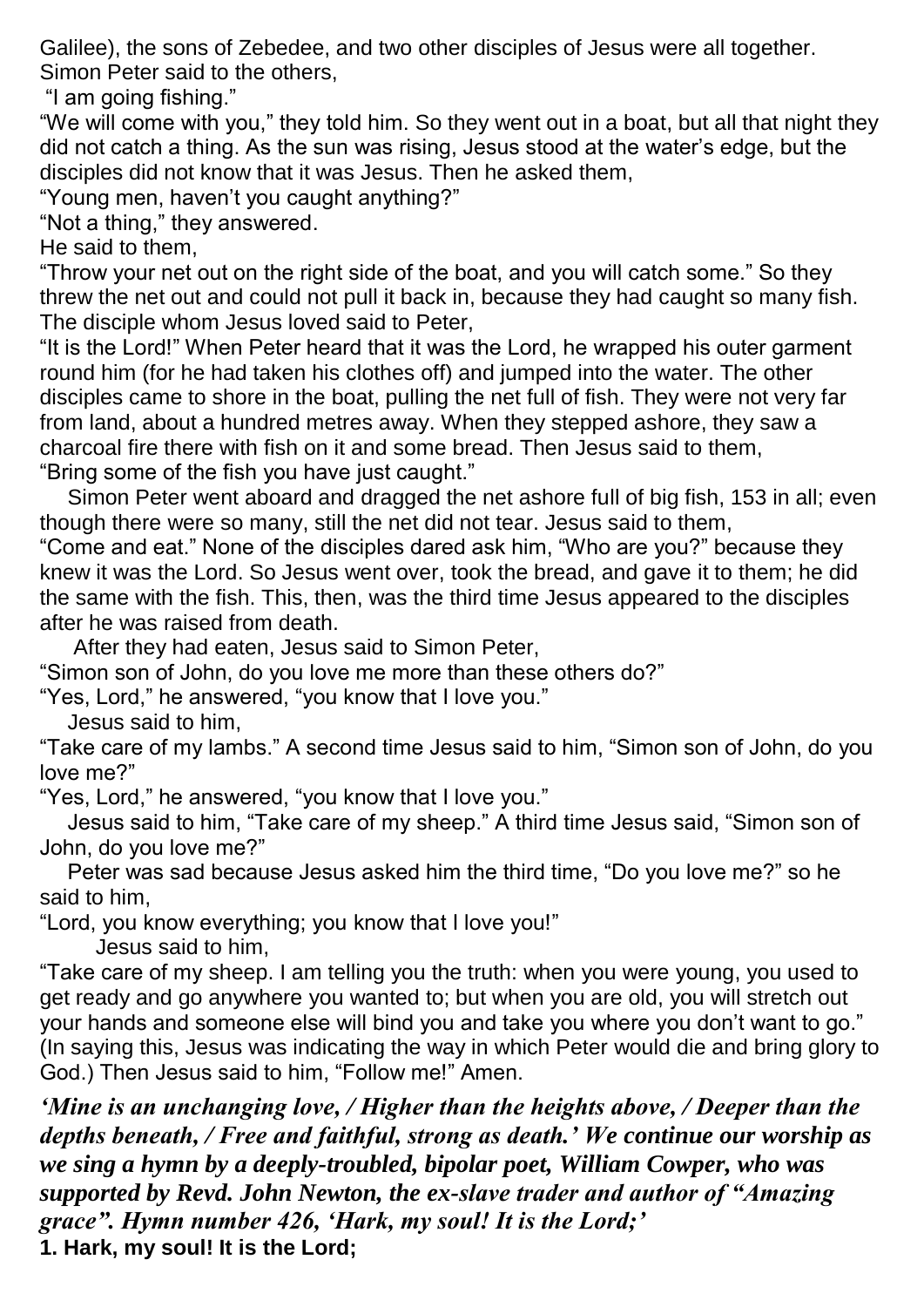**'Tis thy Saviour, hear his word; Jesus speaks, and speaks to thee: 'Say, poor sinner, lov'st thou me?'**

**2. 'I delivered thee when bound, And, when bleeding, healed thy wound; Sought thee wandering, set thee right, Turned thy darkness into light.**

**3. 'Can a woman's tender care Cease toward the child she bare? Yes, she may forgetful be, Yet will I remember thee.**

**4. Mine is an unchanging love, Higher than the heights above, Deeper than the depths beneath, Free and faithful, strong as death.**

**5. Thou shalt see my glory soon, When the work of grace is done; Partner of my throne shalt be; Say, poor sinner, lov'st thou me?'**

**6. Lord, it is my chief complaint That my love is weak and faint; Yet I love thee, and adore; O for grace to love thee more!** *© William Cowper (1731 – 1800)*

**Sermon:** *' … do you truly love me more than these?'* **John 21:15b** The resurrection of Jesus posed a serious problem for Simon Peter, for while he was undoubtedly amazed and delighted that his Master had been raised from death, he realised that his relationship with Christ had been jeopardised on the night of Jesus' arrest, when he'd denied even knowing him on three separate occasions. Worse still, only shortly before, at the Last Supper, he had boasted that he would never let him down and Jesus had predicted what would – and did – happen. Clearly, nothing was said on the two occasions mentioned in the resurrection accounts, when the newlyrisen Jesus appeared inside the bolted room in John's gospel and showed his followers the wounds of crucifixion. However, Peter must have thought that his chances of remaining a disciple had ended with his denials of Jesus, let alone being their leader. After all, how could somebody who'd let the Lord down so publicly be trusted again? Therefore, it is little wonder that Peter was apprehensive of his future.

You may wonder why, in today's reading, the disciples were not in Jerusalem, shouting the good news that Jesus had been raised from the tomb. After all, two weeks earlier, Mary Magdalene had returned from the graveyard, crying that Christ's tomb was empty. John and Peter ran to see what had happened, entered the tomb and saw that the burial clothes had been folded neatly, so they knew that neither grave-robbers, nor anyone from the Sanhedrin would have taken such trouble. No, they must have realised that what the Lord had told them had come true: he had indeed been raised from death. Why didn't they return to the house declaring that Jesus was risen? Were they afraid to speak out and face disbelief from the other disciples? Was Peter too conflicted with the likelihood of having to face the risen Lord and explain his denials?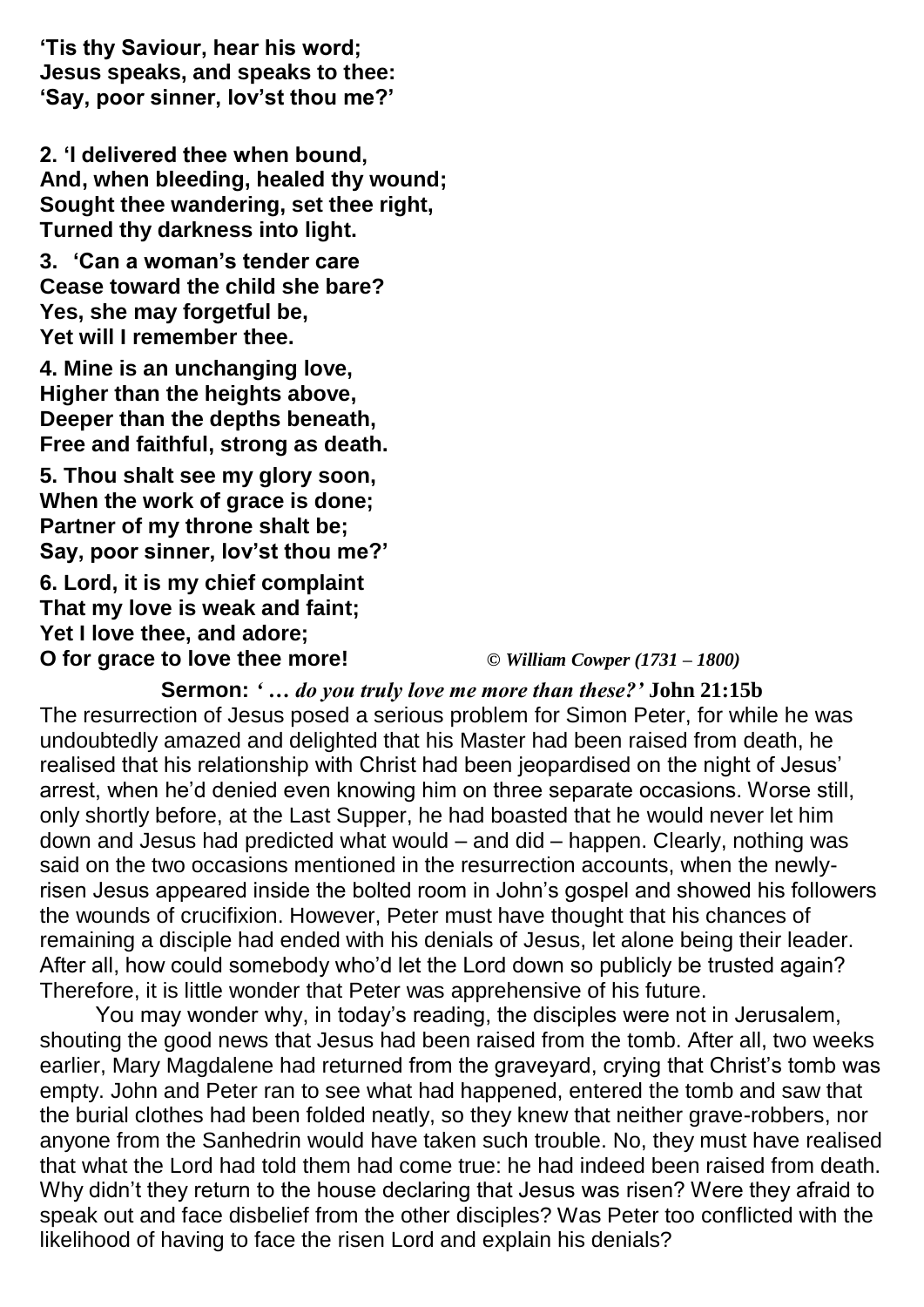Even when Mary Magdalene returned once more, crying out, **'Jesus is risen! I have seen him!'** disciples clearly disbelieved her, thought she was imagining things, or was deluded because of her grief. That evening, as the people in that bolted room ate, Jesus appeared and spoke to them briefly, but there is no record of Peter talking to him. A week later, Christ appeared in that room again, but John wrote that he was there to provide physical evidence of resurrection to Thomas. Even so, the disciples' joy soon died, for they returned to Galilee without making any fuss, possibly feeling demoralised. They knew they had all deserted Jesus in his hour of need, so surely, they could have no further part in his kingdom? Certainly, Peter must have believed he had thrown away any chance to lead them because of his weakness in the courtyard of Caiaphas' palace. How could he possibly lead others, let alone be the Rock on which Christ would build his Church when he didn't even respect himself.

So they had returned to Galilee, where the women said Jesus had said he would meet them. Nothing happened for days: they probably grew bored, so they decided to return to their former life as fishermen. After all, it was better than just grumbling to one another! It was strange how the Master met them at daybreak after they had caught nothing. He was just a silhouette against the eastern sky when he told them where to cast their net. They would have done so more to humour this unknown stranger than in expectation of catching anything. It was amazing! The weight of their catch almost pulled the boat over. When John realised who the stranger on the shore was, he exclaimed, **'It's the Lord!'**

Almost before he had time to think, Peter was splashing his way to the shore to greet him. Peter forgot his fear, but all Jesus said said was, **'Come and have breakfast with me.'** He pointed and the disciples saw that he had already baked some bread and fish, so it didn't take long for them to cook some of the fish they had caught to add to the meal.

After they had breakfasted, Jesus took Peter aside and asked him, **'Simon. Son of John, do you love me more than these?'** Peter's heart must have felt like breaking when he called him **Simon**, because the formal address made it seem as if Christ had already abandoned any idea of Peter being the foundation stone of his Church. Worse still, he spoke to Peter in **Greek**, which had three words we translate as love and which was in common use. The word he used for love was **'agapeo', which means boundless, sacrificial, God-like love**. How could Peter say he did after he had denied knowing Jesus three times? He replied, **'Yes, Lord; you know that I love you'**, but he used another word for love, **'philos', which really means I am your friend, but does not mean I love you with all my heart, mind and soul.** Jesus simply replied, **'Feed my lambs'.**

Again, the Lord repeated the same question, using **'agapeo'**. Peter would have really wanted to say **'yes'**, but he knew he was unworthy to do so. Therefore, he said, **'Yes, Lord, you know that I am your friend.'** Once more Christ said, **'Feed my lambs'**, before he looked Peter in the eye and asked, **"Simon son of John do you love me?"** This time he used **'philos'**, the same word Peter had used in his reply. **It meant that what he was actually asking was did Peter even like him as a friend**. This time, Peter almost wept as he exclaimed, **'Lord, you know everything; you know that I love you!'** For the first time Jesus relaxed and Peter realised that he had made him confess that he was really his friend as many times as he had denied being so. Peter realised that Jesus had forgiven him long before, but knew that Peter had to forgive himself, too.